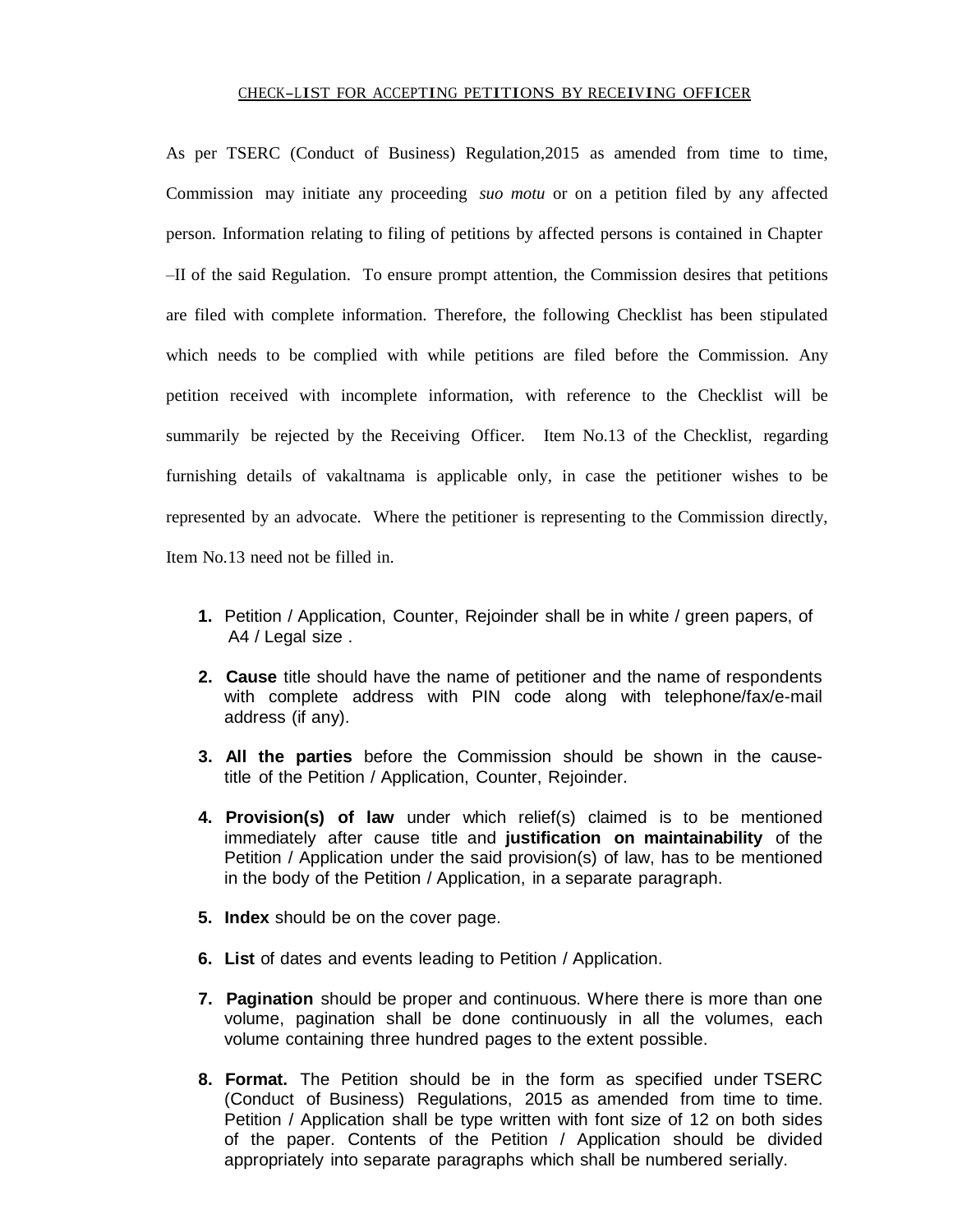- **9. E-Mail address** of all the parties [both t h e petitioner(s) and respondent(s)] shall be given in the Petition / Application for the purpose of communication.
- **10. Limitation.** Wherever applicable, the Petition / Application shall demonstrate conclusively that the said Petition / Application is within limitation and relevant provision of Act / Regulation to be mentioned specifically. If there is a delay, then necessary application for condonation of delay supported by affidavit setting out the reasons which prevented the party from filing the Petition / Application in time shall be filed.
- **11. Fees:** The required fee should be paid as per APERC (Fee) Regulation, 2005 [Regulation No. 1 of 2005] as amended in Regulation No.11 of 2013. Payment details: payment should be in the form of Demand draft in favour of the "Secretary, TSERC, Hyderabad."
- **12. Verification.** Petition / Application shall be verified by an affidavit and the same shall be in Form-2 of TSERC (Conduct of Business) Regulations, 2015. The affidavit should be checked and should be ensured that there are no blanks.

## **13. Vakalatnama Details:**

The Vakalatnama should be checked with respect to :

- **(a)** Whether it has been executed. (Here the array of parties to be given).
- **(b)** It should be accepted by the Advocate along with signature and stamp of Advocate. (Name of the accepting advocate to be given in capital).
- **(c)** It should be attested by Notary/ Gazetted Officer/ Advocate other than the Advocate(s) on record.
- **(d)** Prescribed Court-fee to be affixed. (Rs. 5/-)
- **(e)** Advocate Welfare Fund stamp to be affixed as per procedure.
- **(f)** In case of Petition / Application being filed by companies/corporate bodies petitions/applications and Vakalatnama should be signed by the Principal Officer or Company Secretary of the Corporation/Corporate Body with Seal. In case someone else is filing on behalf of the company then the resolution of the company authorizing such person to sign must be enclosed with the Petition / Application.
- **(h)** Complete name and full address with Contact no**.**/e-mail of the filing advocates shall be given.
- **14. Six copies** plus as many as number of respondents to be filed, along with copies of all documents.
- **15. Copies** of all the documents to be relied by the petitioner / applicant shall be filed. Copies should be clear and legible. In case, the document(s) not legible, typed copy (duly certified) is to be filed. A list of documents to be filed.